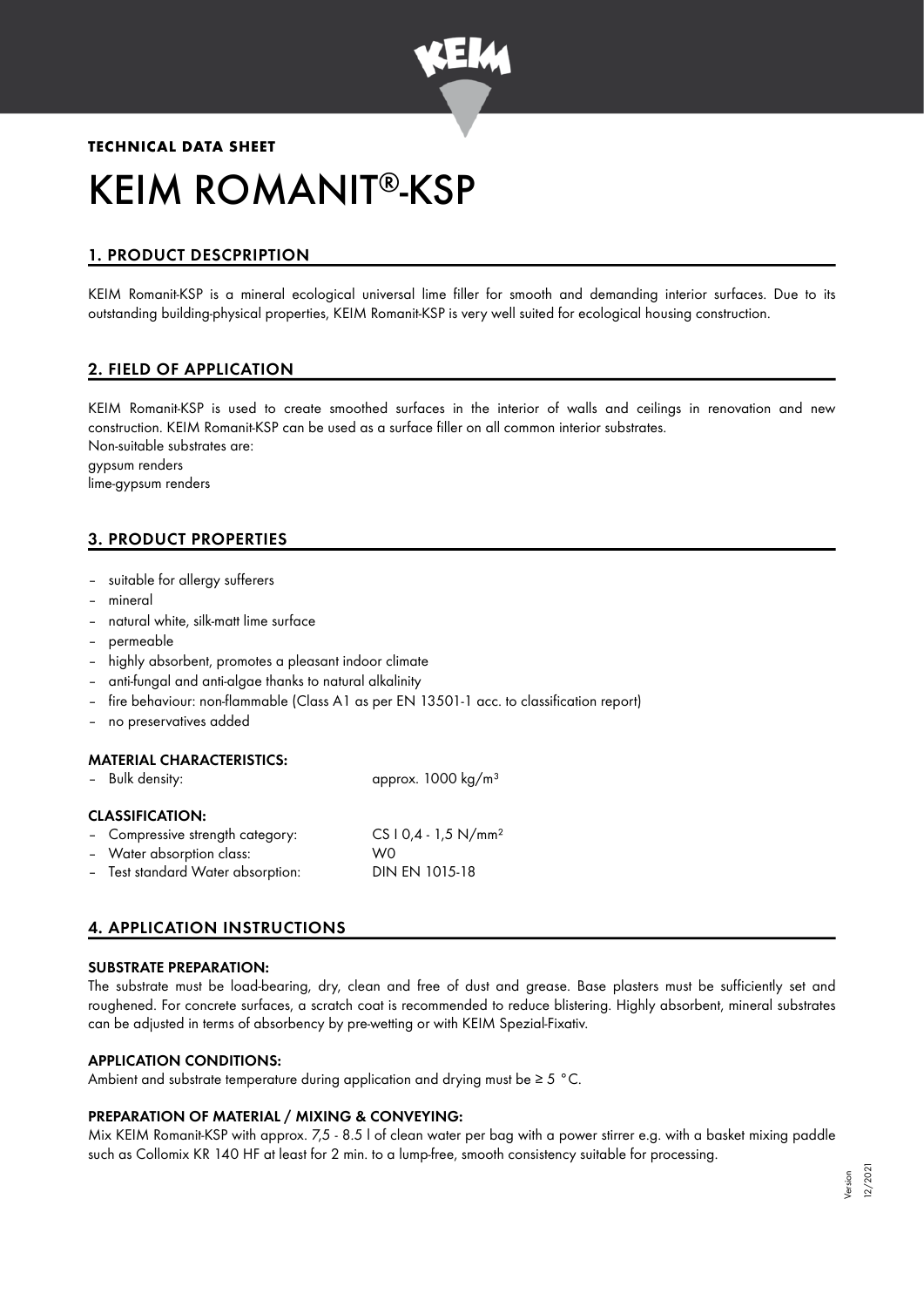#### APPLICATION:

#### Application method:

For manual application, apply the material evenly and without lumps and smooth the surface without burrs. A maximum application thickness of 2 mm per layer and a total thickness of all layers of max. 4 mm must be observed.

Mechanical application of KEIM Romanit-KSP is also possible. For this purpose, the mixed KEIM Romanit-KSP can be applied with a suitable machine, e.g. suitable airless sprayer or high-pressure screw pump with a nozzle size ≥ 443 or larger. For mechanical application, select the water addition in the upper range when mixing. Before interrupting work for a longer period, thoroughly clean the machine and hoses.

Surface treatment: To achieve smooth surfaces, the surface can be additionally smoothed with a trowel after a short waiting time. KEIM Romanit-KSP can be sanded after curing. As an alternative to smoothing or sanding, KEIM Romanit-KSP can also be felted with a hand sponge when fresh.

#### CONSUMPTION:

approx. 1,0 - 2,0 kg/m² at a layer thickness of 1 mm.

These material consumption values are guide values for smooth substrates. Exact consumption values must be determined by means of test areas.

#### CLEANING OF TOOLS:

Clean immediately with water.

### 5. PACKAGING

| <b>Container content</b> | Unit of measure | Quantity on pallet | Type of container |
|--------------------------|-----------------|--------------------|-------------------|
|                          | ĸg              | зс                 | bag               |

## 6. STORAGE

| max. storage time | <b>Storage conditions</b>                                   |
|-------------------|-------------------------------------------------------------|
| 12 months         | dry<br>cool<br>frost-free<br>keep container tightly sealed. |

#### 7. DISPOSAL

For disposal information refer to section 13 of the safety data sheet.

## EC WASTE CODE:

Waste code: 17 01 01

## 8. SAFETY INSTRUCTIONS

Please, refer to the Material Safety Data Sheet.

GISCODE:

GIS code: ZP 1